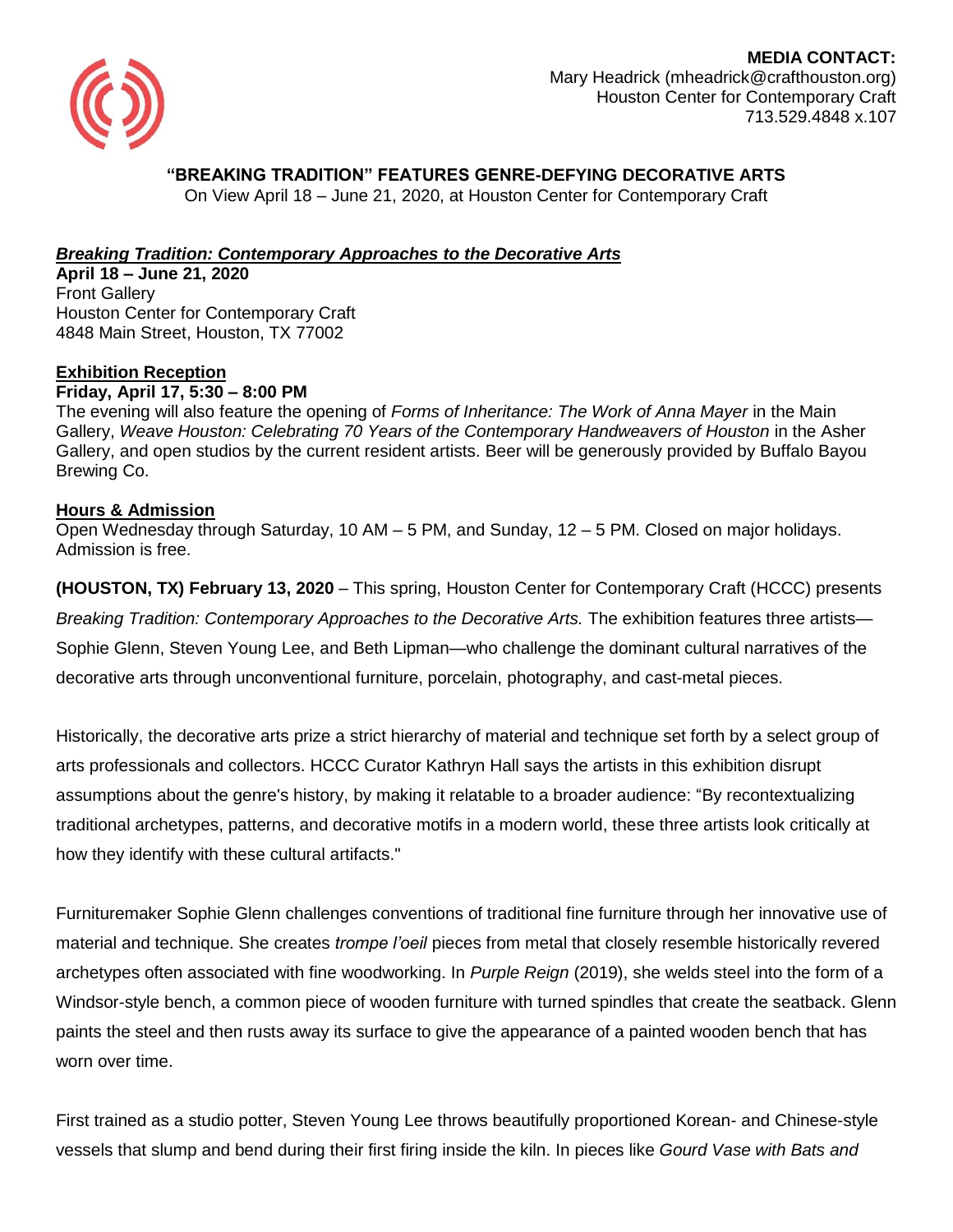*Clouds* (2019), he paints deconstructed porcelain forms with his own interpretation of traditional decorative motifs that draw from popular culture. As a first-generation American, descended from Korean immigrants, Lee utilizes his work to address issues related to cultural heritage, identity, and a sense of belonging in the Eurocentric portrayal of this genre.

Beth Lipman references the rich visual language of the decorative arts in her installations, sculptures, and photography. In her *Ephemera* series (2010-2013), she replicates objects found in 17<sup>th</sup>-century, Dutch still-life paintings in glass form and later photographs these installations to capture a specific moment in time. The series draws strong parallels between the Dutch Golden Age and the current era of capitalism as a way of exposing the vanity that lies behind excessive wealth and materialism. She also explores the dissonance between civilization and the natural world through photography in the *Alone and the Wilderness* series (2014) and through cast-metal dioramas in her *Distill* series (2015).

*Breaking Tradition: Contemporary Approaches to the Decorative Arts* is curated by HCCC Curator Kathryn Hall and supported in part by a grant from the Furniture Society.

#### Sophie Glenn

Originally from New York City, Sophie Glenn is a furniture maker who serves as a visiting assistant professor of sculpture at Mississippi State University in Starkville, MS. She holds an MFA from San Diego State University in furniture design and woodworking (2017) and a BFA in sculpture from SUNY-Purchase (2012). Her work has been exhibited nationally. In 2018, she received Best-in-Show at the Best of Tennessee Craft Exhibition and was a LEAP Award Finalist for Contemporary Craft in Pittsburgh, among many other awards. She has participated in residencies at Appalachian Center for Craft and Arrowmont School of Crafts, and she was a Windgate Fellow at the Vermont Studio Center. In June of 2020, Glenn will begin an artist residency at Houston Center for Contemporary Craft.

#### Steven Young Lee

Originally from Chicago, Steven Young Lee is a ceramicist and has served as the resident artist director at the Archie Bray Foundation for the Ceramic Arts in Helena, Montana, since 2006. He holds an MFA (2004) and a BFA (1998) in ceramics from Alfred University. From 2005 - 2006, he was a visiting professor at Emily Carr Institute of Art and Design in Vancouver, B.C. From 2004 to 2005, he participated in a one-year cultural and educational exchange in China. His work has been widely exhibited nationally in solo and group exhibitions. Lee's work is included in the collections of the Smithsonian Museum of Art, the Daum Museum of Contemporary Art, the Four Seasons Hotel in Seoul, Korea, and in other private collections.

#### Beth Lipman

Residing in Sheboygan Falls, Wisconsin, Beth Lipman studied at the Massachusetts College of Art and Pilchuck Glass School before receiving a BFA in glass and fibers from the Tyler School of Art at Temple University in Philadelphia. She has served in many different roles in the arts, including education director at Urban Glass (Brooklyn, NY), head of the glass department at Worcester Center for Crafts (Worcester, MA), studio director of education and artist services at the Creative Glass Center of America at Wheaton Arts (Millville, NJ), and arts/industry coordinator at the John Michael Kohler Arts Center (Sheboygan, WI). She has received numerous awards, including American Craft Council Fellow (2018), Virginia Groot Foundational Grant (2014), Smithsonian Artist Research Fellowship (2013), Pollock-Krasner Foundation Grant (2012), and United States Artists Berman Bloch Fellow (2011). Lipman has held residencies at the John Michael Kohler Arts Center (WI), Museum of Glass (WA), and the Corning Museum of Glass (NY) and has taught at institutions across the United States. Her work can be found in the collections of the Smithsonian American Art Museum (Washington, D.C.), Brooklyn Museum of Art (NY), Corning Museum of Glass (NY), Museum of Art and Design (NY), Chrysler Museum of Art (VA), Museum of Glass (WA), and Rhode Island School of Design (RI), among others.